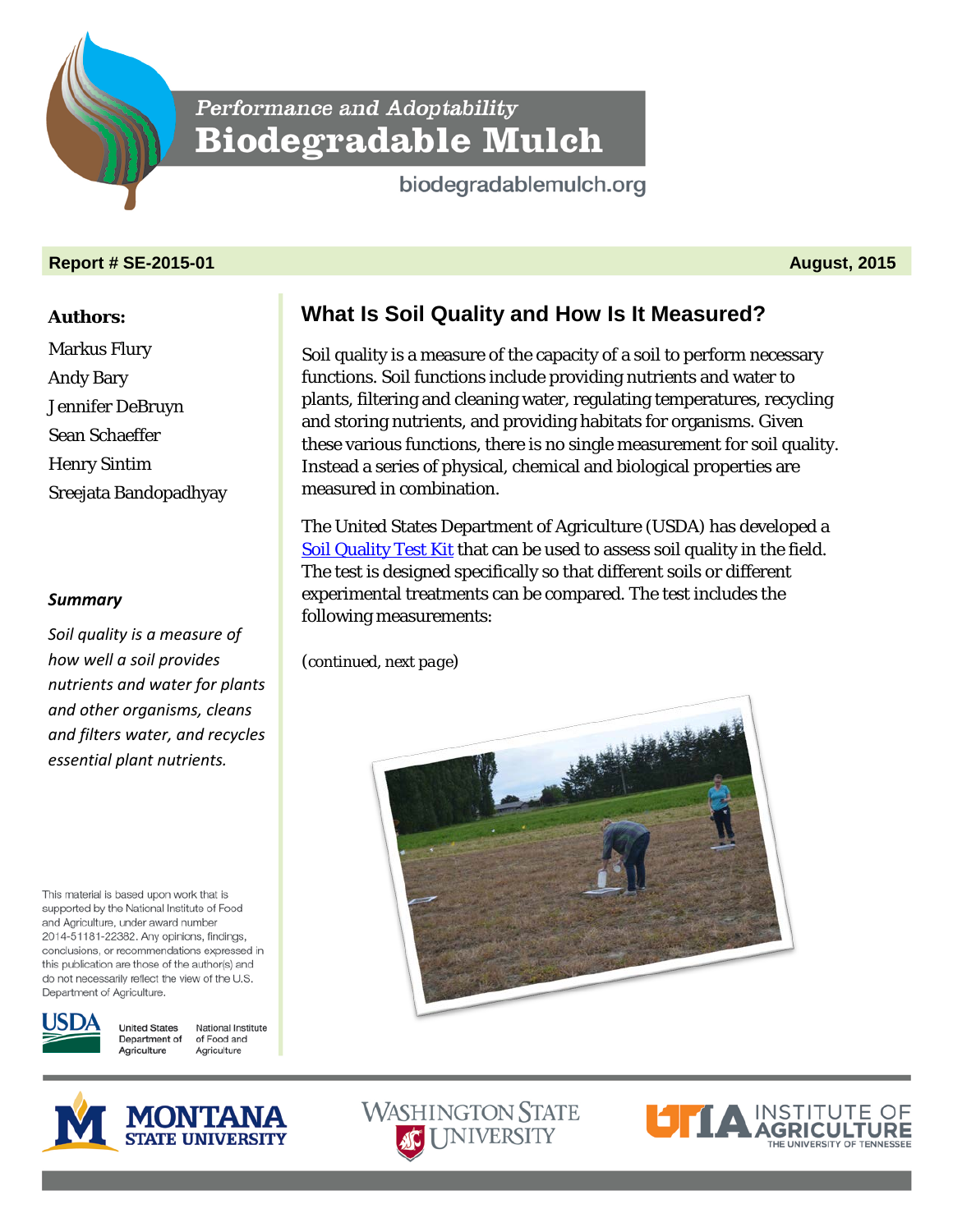- **Soil respiration:** Measures the amount of CO2 released from the soil (Figures 1-3). Respiration is an indicator of biological activity.
- **Infiltration:** Measures how fast water can infiltrate into the soil (Figure 4). Infiltration is an indicator how easily water will infiltrate, pond, or runoff during rainfall or irrigation.
- **Bulk density:** Measures the weight of the soil per volume of soil. Bulk density is an indicator how well plant seedlings can emerge and how well air can circulate through the soil.
- **Electrical conductivity:** Measures how well an electrical current travels through the soil water (Figure 5). Electrical conductivity is an indicator of how much salt is present in the soil.
- **pH:** Measures the activity of hydrogen ions in soil water (Figure 5). pH is an indicator of whether the soil is acidic, neutral, or basic.
- **Nitrate:** Measures the amount of nitrate in the soil (Figure 5). The amount of nitrate is an indicator of the availability of the important plant nutrient- nitrogen.
- **Aggregate stability:** Measures the ability of soil aggregates to resist disintegration when immersed and shaken continuously in water. Aggregate stability is is an indicator of how well water can infiltrate into the soil during rainfall or irrigation and how easily soil is washed off or blown away.



Figure 1: Soil respiration measurements with a closed chamber inserted into the soil.



Figure 2:  $CO<sub>2</sub>$  is pulled through a measurement tube with a syringe.



Figure 3: Coloration indicates the  $CO<sub>2</sub>$ concentration in the soil air.

(*continued, next page*)